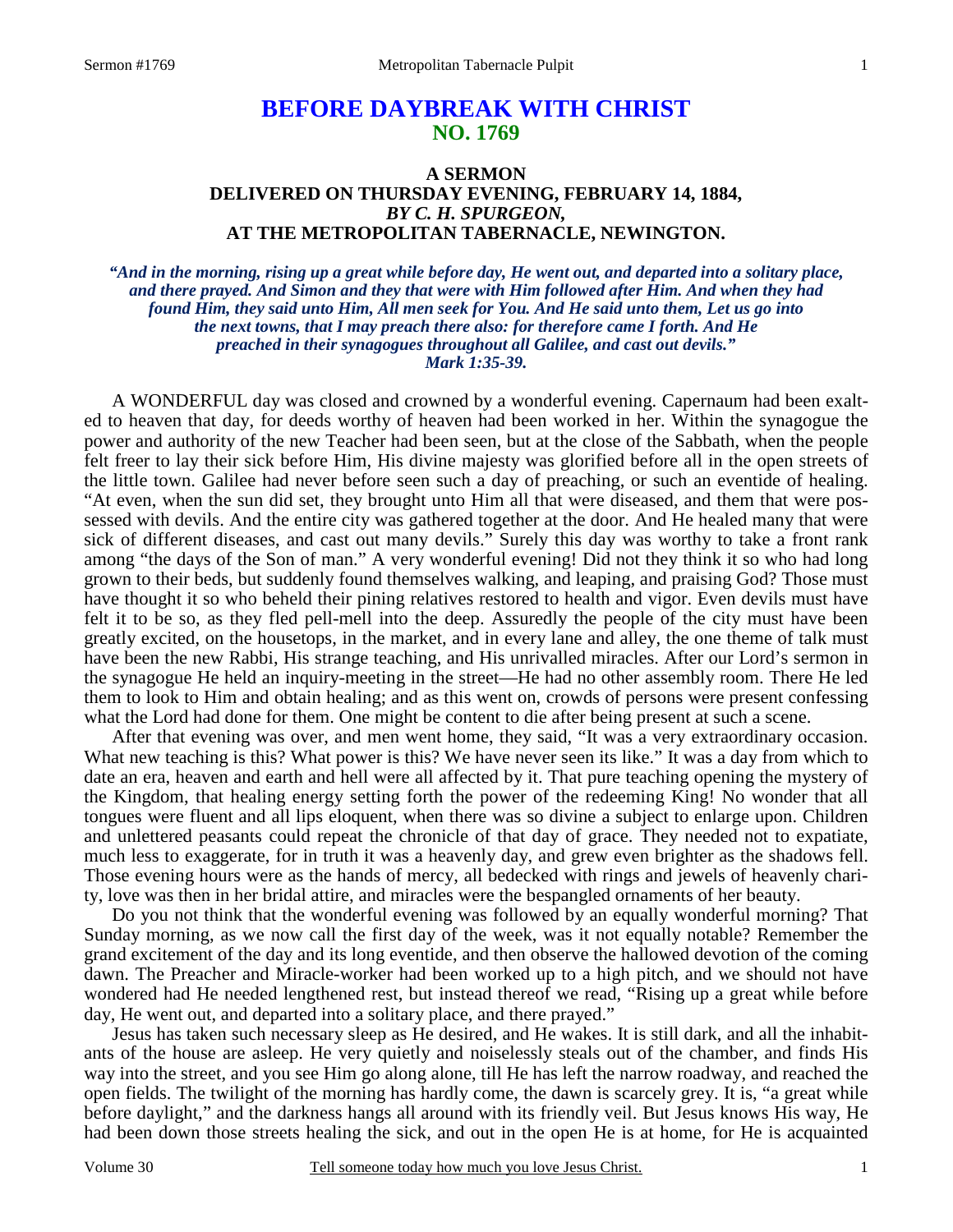with solitude, and the lines upon the face of sleeping nature are familiar to Him. He turns to the most solitary hillside. Yonder is a hollow, He who enters that recess is quite out of sight. Jesus has passed into that hidden place, and there, in the darkness, He kneels, He cries, He supplicates, He speaks with God, He prays. Is this His rest after a toilsome day? Is this His preparation for coming labor? It is even so. That early morning of prayer explains the evening of power. As man, He had not possessed that wonderful power over human minds if He had not perpetually communed with God. And now that His day's work is done, and the marvelous evening is over, all is not ended—a life-work still remains before Him, and therefore He must pray. He feels a necessity that there should be more marvelous evenings—that there should be further displays of power, and therefore the Great Worker draws near again to the source of strength that He may afresh gird up His loins for that which lies before Him. Dear friends, there is always a connection, even if we do not see it, between that great crowd on Sunday, and the pleadings of the saints—a most intimate connection between the flocking converts of the ministry and those secret prayers which follow and precede it. There is such a connection that the two cannot be parted. God will not send great blessings in the way of open conversion if secret prayer is neglected. Let the preacher or the church fail to pray, and God will refuse to bless. Yes, and after conversions, unless there is again special prayer presented by the Lord's servants, much that looked like blessing may turn out to have been but the semblance of it, and future blessings may be withheld. If I could impress my heart on every syllable, and baptize every word with my tears, I could not too earnestly entreat you to be above all things earnest in prayer.

 I delight to think of our Lord as praying before He did a great thing; it was His custom so to do. Perhaps the early morning prayer of our text preceded the Sermon on the Mount. I am not quite sure about that fact, though certain of the writers of Harmonies are assured of it, but I am quite certain that this special supplication followed an evening of miracles, and it seems to teach us that when God is with us, we should have more anxiety than ever to keep Him with us. When the blessing has really come, and souls are being saved on all sides, then are we to redouble our cries to heaven, that the merciful presence may be retained and enjoyed to a still higher degree. Fresh from the wonderful successes of that miraculous night, the Christ of God goes on the Sunday morning to open the gates of the day with the uplifted hands of His prayers. Prayer should be our companion at all times. Pray when you are pining for a blessing, pray when you have newly obtained a blessing.

 Now, we shall look at four points of our Savior's character as we see them in these few verses. Let us hear the melody of four of those golden bells which adorn the garments of our great High Priest. First, we are caused to observe—*Prayer by Him intensely esteemed.* Secondly, *popularity weighed in the balances and lightly valued.* Thirdly, *practical duty followed out,* for when they said, "All men seek for You," He said to them, "Let us go into the next towns that I may preach there also, for therefore came I forth." The fourth point is well worthy of attention. Here it is—*preaching always to the forefront with Him*. Whatever He does not do, He does preach, and though He works miracles such as casting out devils, He evidently regards all bodily cures as subsidiary to His main work. "Let us go into the next towns, that I may preach there also, for therefore came I forth." We shall put the four things together, and see how the prayer and the preaching hang upon one another, and how the despising of popularity is fitly conjoined with the intense purpose to carry out His life-work.

**I.** First, then, let us think a little about our Lord in His private communion with the Father, PRAY-ER—HOW INTENSELY IT WAS ESTEEMED BY HIM!

 He rose up that weekday morning early, and retired to a solitary place to pray, *to teach us not to keep our religiousness for Sabbath days,* or retain our prayerfulness for one day of the week. Many Jews in Christ's day said, "We have been to synagogue," and when going to synagogue was over their religion was over too. At this day we are surrounded by persons whose godliness is circumscribed within the four walls of their synagogue, their church, their tabernacle, or whatever else they like to call it. Religion means to many, the observance of certain ceremonies at stated times. They put on different clothes, and tread another floor, and then their religion begins. Do they put on different garments on the Sabbath because they are different men, or because they wish to be thought so? There is such a thing as a Sunday religion, and he that has it will be lost. The religion which only lives in our religious assemblies, how can it serve our turn? Shall we be in the meeting all the week? Shall we die in the place of worship? In all probability we shall die in our beds at home, and therefore we need a household godliness. Prayer on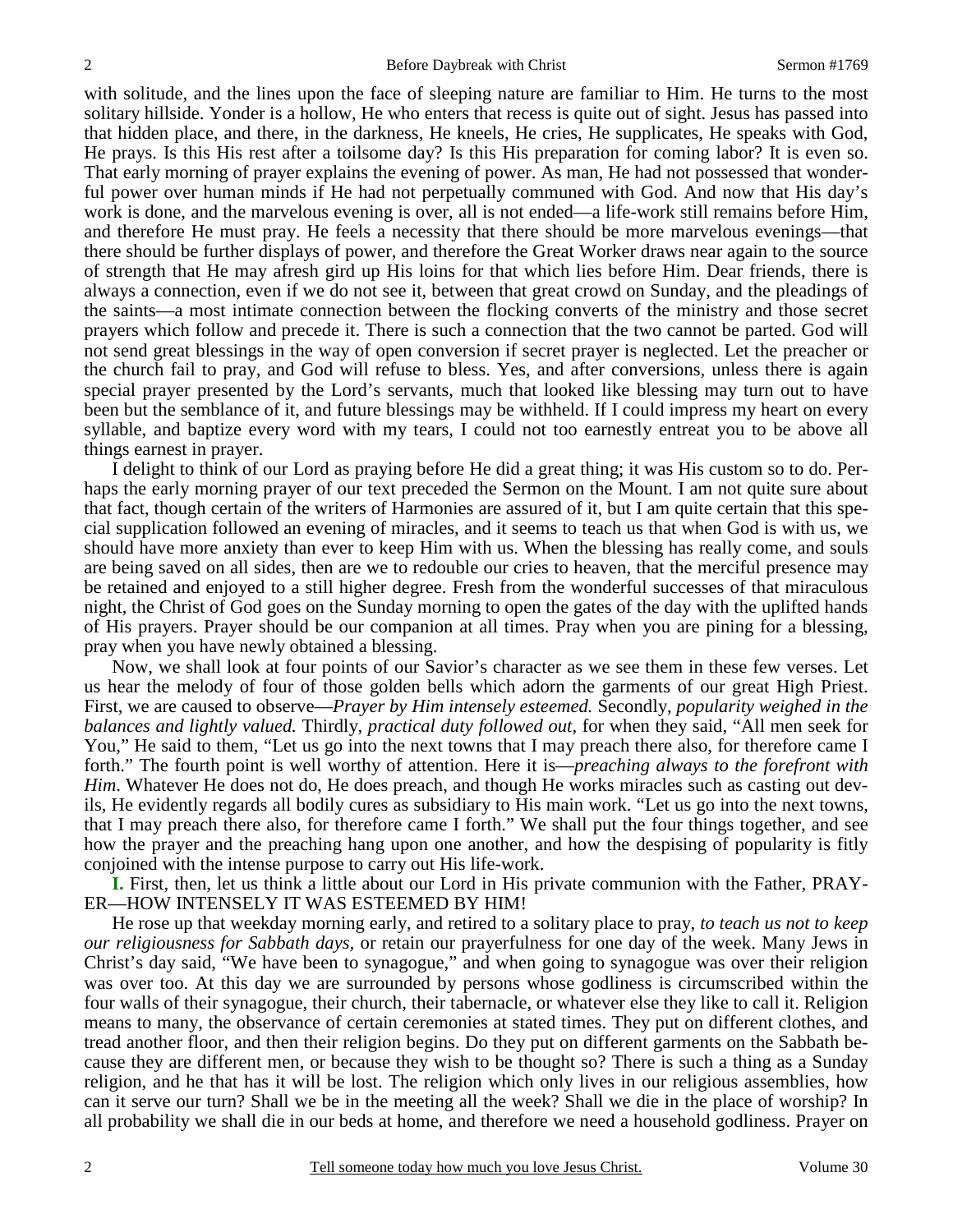Sunday is well enough, but far better is the supplication which continually waits upon God. Our Sabbath prayer should abound, but the weekdays equally need prayer, and should be saturated with it. Grace is for streets and shops as well as for sanctuaries. It is well when God rules our thoughts as much in the shop as in the prayer meeting—when we are as much under the governance of our Lord Jesus Christ when we are busy in the family as when we are sitting in the church of God. Oh, let us see to this! Our Master gives us a good example here. It was not upon the Sabbath morning that He woke so early, it was on the first day of the week, not yet rendered sacred by His resurrection, that our Lord left His bed, and wended His way through the shadows to find a place for fellowship with the Father.

 You observe that in His prayer *He desired very much to be alone,* He was anxious that His prayer might not be seen of men. Woe unto that man whose devotion is observed by everybody and who never offers a secret supplication. Secret prayer is the secret of prayer, the soul of prayer, the seal of prayer, and the strength of prayer. If you do not pray alone, you do not pray at all. I care not whether you pray in the street, or in the church, or in the barracks, or in the cathedral, but your heart must speak with God in secret, or you have not prayed. "You, when you pray, enter into your closet and when you have shut your door, pray to your Father which is in secret; and your Father which sees in secret shall reward you openly." The less prayer is observed on earth, the more it is observed in heaven. That which is carefully concealed from men is seen of the Father.

 I suppose too, that our Lord loved to be alone *that He might pray aloud*. It is not necessary to pray with the voice, it is sometimes highly undesirable that you should pray aloud, but yet, as a rule, you will find it greatly advantageous to yourself to use your voice as well as your mind in prayer. I speak what I have often proved. I am accustomed to pray without uttering a single sound, but I find a relief and a stimulus in occasionally "crying aloud." In a lone spot where I shall not be heard, I find it an intense delight to pour out my heart aloud, using words and exclamations whereby the spirit expresses itself with freedom and force. I think that the Savior, who was intensely human, felt much rest in the unrestrained pouring out of His heart and soul before His Father. He was supremely human as He was certainly divine, and I do not doubt that it was a comfort to Him to awaken the hills with His praises, startle the glens with His groans, and put a tongue into every bush and tuft by His strong crying and tears. All nature was akin to Him, and the desert places were suitable chambers for His great soul, wherein as in His own house "the holy child Jesus" might speak with the Father face to face. I commend to you who would attain to high communion with the Eternal that, as often as you can, you get so far afield as to be able to pray aloud, and use the unrestrained voice in prayer. "My voice shall You hear in the morning, O God." David continually speaks of crying with his voice unto God. It is not essential, but it is often helpful.

 Our blessed Master desired to get alone because there He would feel free to express Himself—*to tell out His very secrets to the great Father*. His prayers in solitude! They must have been marvelous communications. How familiar with God, and yet how lowly! How simple, yet how spiritual! How full! How deep! How intense! Perhaps you have desired that they had been recorded, but you need not that I remind you that the world itself could not have contained all the books that might have been written. Be grateful for those that are written, and believe that infinite wisdom is as much displayed in the concealment of a part of our Lord's life as in the publication of the rest of it. Perhaps those prayers of His were such as we might not hear. Every saint pleads at times in forms of passionate petition which nobody else should hear but God. When we are quite alone, we may dare to say things which might seem too venturesome for any other. I am glad that we have not many of Luther's prayers, for I conceive that the great bold German often said things to his God which a common Christian might not dare to say. That which was perfectly reverent in him might have savored of presumption if you or I had ventured upon it. That which the Lord accepted from Luther, whom He had placed in so singular a position, and constituted in so remarkable a way for his work, might have been offensive if spoken by another. The Master's prayers were a free, outspoken talk with the Most High. His heart was open to the Lord as yonder river to the shining of the moon above it.

 Certainly, our Lord Jesus Christ rose up early and went alone in the dark to pray, because *He loved to put prayer first of all*. He would go nowhere till He had prayed. He would attempt nothing till He had prayed. He would not cast out a devil, He would not preach a sermon, He would work no cure, however necessary, however profitable, until first of all He had drawn near to God. Take good heed unto your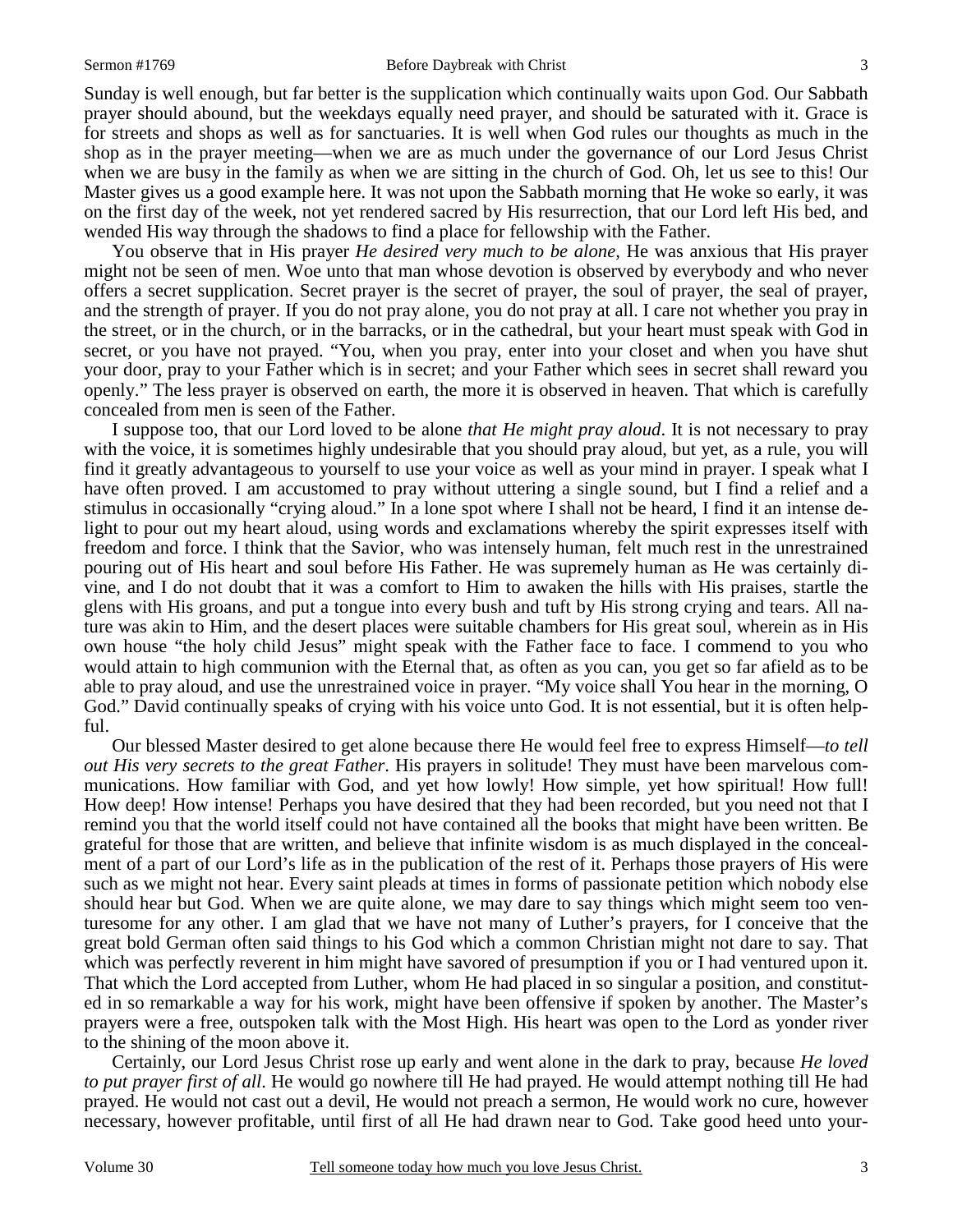selves, my brothers and sisters, that you follow the same rule. Look no man in the face till you have seen the face of God. Speak with none till you have spoken with the Most High. Go not to your labor with your loins ungird with the girdle of devotion, lest you fail therein. Take not to running till you have in prayer laid aside every weight, lest you lose the race. We cannot, we must not, think of entering upon a day, or upon an enterprise, without first saying, "Bring here the ephod: let us ask counsel of the Lord!" We can do nothing without our God. Let us attempt nothing without Him. So the Savior rises a great while before day, and gets alone with His God, that for Him prayer might perfume the morning dew, and sweeten the first breath of the dawn.

*There was about the Savior an intense desire to meet with God—*to commune with the Father. Herein there is a living likeness between His prayers and ours, but yet His devotions must have been very different from ours, because He had no sin to confess as we have. A large part of our communion with God must lie in our confession of sin, in our expression of personal weakness, and in our pleading the righteousness of our divine Redeemer. But this blessed One had no sins to admit before the Host High, and no weakness to lament, for in Him was neither sin nor tendency to sin. I can conceive that much of His devotion was shown in converse with the Father, when His blessed mind, forever in agreement with the mind of God, spoke to God, and God revealed Himself to Him. Intimate communion must have been the main ingredient of the Savior's prayers. Some of the sweetest devotion Christians ever enjoy does not lie in asking anything of the Father, but in the enjoyment of the Father Himself. Two friends in closest communion do not spend their time in mutual explanations, and setting things straight, nor even in asking favors of each other, but they proceed to heart-to-heart conversation, known only to those who have enjoyed the like. *We* are always in need, and therefore our daily devotion must consist largely of petitions, but yet we are by divine grace the children of the Lord, and the child says many things to his Father beside that which takes the form of a request. Have we not with joyful reverence told our heavenly Father how we love Him? How we long to be more like Him? How we desire to serve Him? That is how we talk with God alone; our heart is to the heart of God as the echo to the living voice which calls to it. The Savior would tell the Father all His love to Him, how He desired nothing but the salvation of those whom the Father gave Him, how He devoted Himself to glorify His name in them, for they were His, and He was surety for them. All that the divine Jesus could and would say to His Father we may not endeavor to imagine. We could not be permitted to stand by and hear those solitary prayers, but they must have been something unique, worthy of the Sacred Persons who there held solemn dialogue. Yes, the great heart of Jesus swam in supplication as in its element and in proportion as we become like Him we shall be of His mind as to private prayer.

 One said to me the other day what I have sometimes read, but I was especially shocked to hear it. She said, "I am so conformed to the mind and will of God that I do not need to pray." I answered in sad surprise, "I pray God will open your eyes to see the delusion under which you are laboring, for the holy Lord Jesus Christ abounded in prayer notwithstanding His absolute perfection." That kind of perfection which leads a man to think that he does not need to pray is damnable. I will use no calmer word. I believe that the doctrine of perfection, as it is frequently taught in these fanatical days, will be the ruin of many a soul that holds it. Could you cease to pray, you would cease to live spiritually. It is the very breath of your nostrils if you are a child of God, as to your being so perfect as to need no more prayer and watchfulness, you lie to your own soul, as surely as you live. Instead of believing in your perfection, I pray God deliver you from so terrible a delusion. If you were perfect you would still need to pray. No, you would pray more than ever, and your life, like that of Jesus, would be steeped and saturated in prayer. Our Lord, because He was perfect, longed perpetually to draw near unto God.

 "Oh," says one, "I live in the spirit of prayer, and therefore I do not need times and seasons for prayer." And do you think that Christ did not live in the spirit of prayer? Yet He must have His special time and place to pray. Do not fall under the injurious notion, that because your spirit cries to God in prayer all day long, therefore there must not be some season for more immediately coming into God's presence. If you do thus imagine, I am afraid that it will prove a snare to your feet. The Lord Jesus Christ, who knew better than you do that the main thing is the spirit of prayer rather than the act of prayer, yet Himself retired into desert places to maintain the act and exercise of prayer. Be spiritual, be baptized into the spirit of prayer, but do not be deceived by the enemy who can spirit a duty away while we dream that we only spiritualize it. We had better preserve the very bones of prayer, the posture, time, and place, rather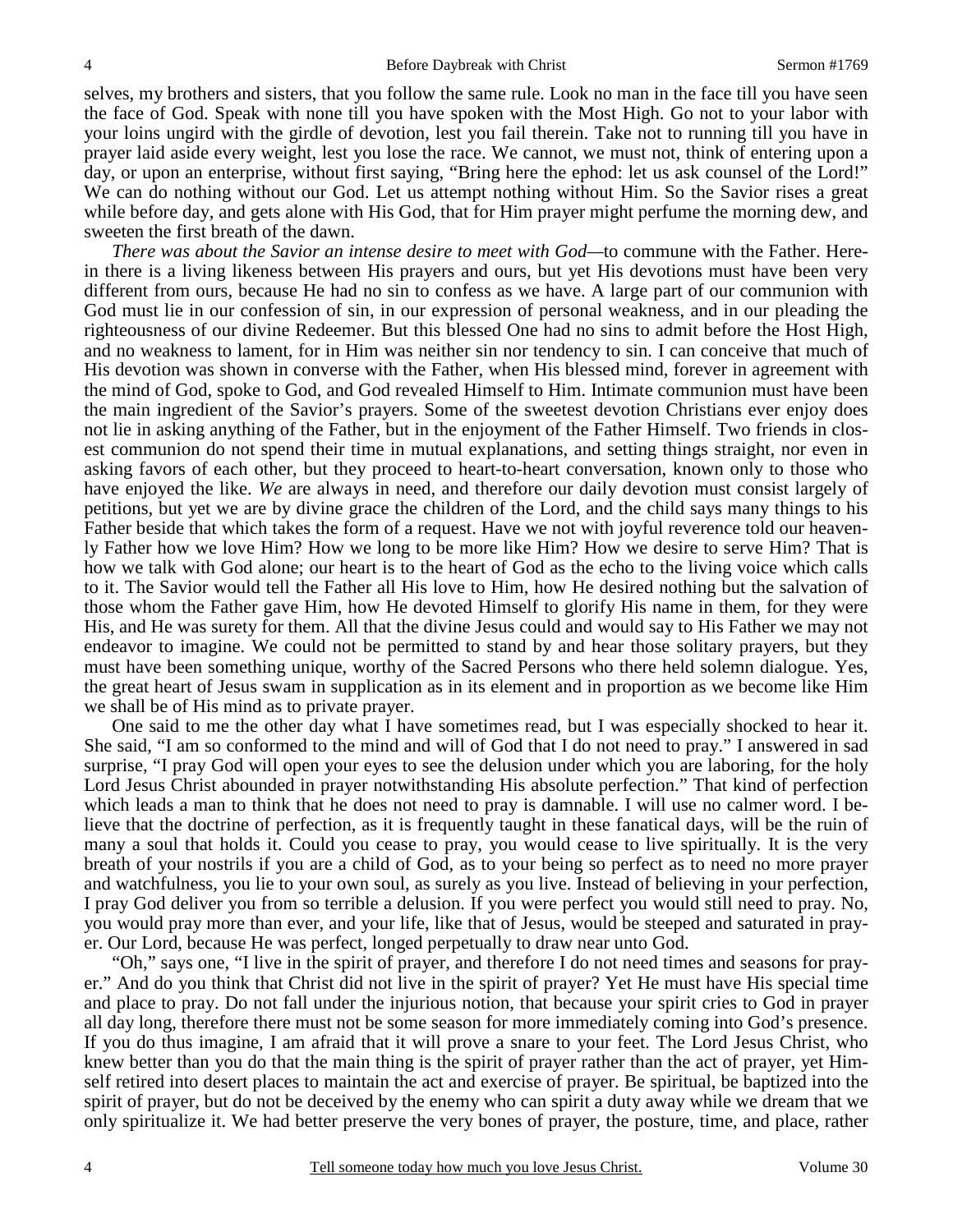than let it all ooze away into an impalpable mental condition. God keep us prayerful. He will do so if He makes us like His dear Son.

 Further, I want you to notice concerning our Lord's prayer that there can be no doubt that *in His prayer He prayed for Himself*. Much of His prayer belonged to Himself, and to Himself alone. He was, we know, in one great instance, "heard in that He feared," and He was heard in many other things known only to Himself. But our Lord also much abounded in *prayer for His disciples,* He took their cases one by one, and pleaded with the Father for them. Remember how He prayed for Peter—supplicating for him before he came into danger? He said, "Simon, Simon, Satan has desired to have you." The enemy had only reached as far as the desire, but the Good Shepherd was quicker than the wolf, and had already interceded, "but I have prayed for you." Christ had outstripped the devil, He had already prayed before the temptation came, and here on earth, as a father in the midst of his children, He took care that none of them should be in danger through the lack of His loving intercession.

 And do you not think that He was praying, too, at that time, *for the sinners that were round about Him?* It is His practice in heaven to make intercession for the transgressors, and I am sure that He did it here below. As He looked into those faces in the streets of Capernaum, He read the stories of their sin, and these came back to His memory amid those lone hills. He knew more about men than we do, for He could search their thoughts. He knew how foolish they were, and how far they had gone aside from God, and so in the silence of the desert He prayed with wide knowledge and profound sympathy, and He spoke with the Most High in eager pleas for those whose sins He measured, and whose doom He foresaw. To do His people and the world the grandest service in His power till He should lay down His life, our Lord stole away amid the heathery hills or the stony heaps of the shores of Galilee.

 Dear friends, take care that you pray. Need I say it? Take care that you use all aids to prayer, such as being alone and rising early to pray. If your Lord needed prayer, you require it much more. Take care that you pray much in the time of your success. Do not think that because of the wonders God did for you last night you are not to pray in the morning, but set double guard over your spirit in the moment of rejoicing, lest you be carried away by pride.

 "Oh," you say, "but my prayers are so often disturbed!" I know it. The devil is sure to send somebody to knock at the door when you want to be quiet in prayer. Your Lord can sympathize with you in that, for Simon and they that were with Him followed after Him, and disturbed the solitude which He had sought with so much care. Simon was always to the front, and sometimes mischievously so, and here He is leading the way in disturbing His Master. Do not wonder if Satan finds a Simon to worry *you*. But as your Lord knows what it is to be disturbed, He can help you to bear up under disturbances, He can cheer you when these interruptions distress you, and He can aid you to renew your pleadings when the chain of your prayer has been broken.

I regret that I can say no more on this point, because my time has fled.

**II.** Only just a word or two, in the second place, upon POPULARITY PROPERLY WEIGHED by the Savior.

 The disturbance that came to the Savior's prayers arose out of the desire of His disciples to tell Him that everybody was after Him, and according to Luke's account in his fourth chapter, the people of the town were close on the heels of the disciples, to pray him not to go away, but to stop and be their Prophet and heal their sick.

 Our Lord's popularity was of the best kind, it had not been gained by any arts or tricks, or by pandering to their pride, nor by yielding to their prejudices. He had preached nothing but the truth, and He had worked no miracle among them for the mere sake of display, but only for their good. Yet He did not care for the best of popularity. He did not think it worth the having for its own sake, and therefore He shunned it to the utmost. His popularity could be used, and He did use it, for when the people came together He preached the gospel to them, but applause had no charms for Him. He knew what poor stuff it is—of what gas it is made. He knew how uncertain it is—how like the wind it will veer round in no time. He knew that it might prove dangerous, and it did prove dangerous, for they sought by and by to make Him a king.

 Even His disciples would, if they could, have turned Him from His spiritual purpose. Poor hearts! They wished to see Him honored, but they did not know that honor from men would have brought no honor to Him. When they told our Lord, "All men seek you," He did not take notice of it, but proposed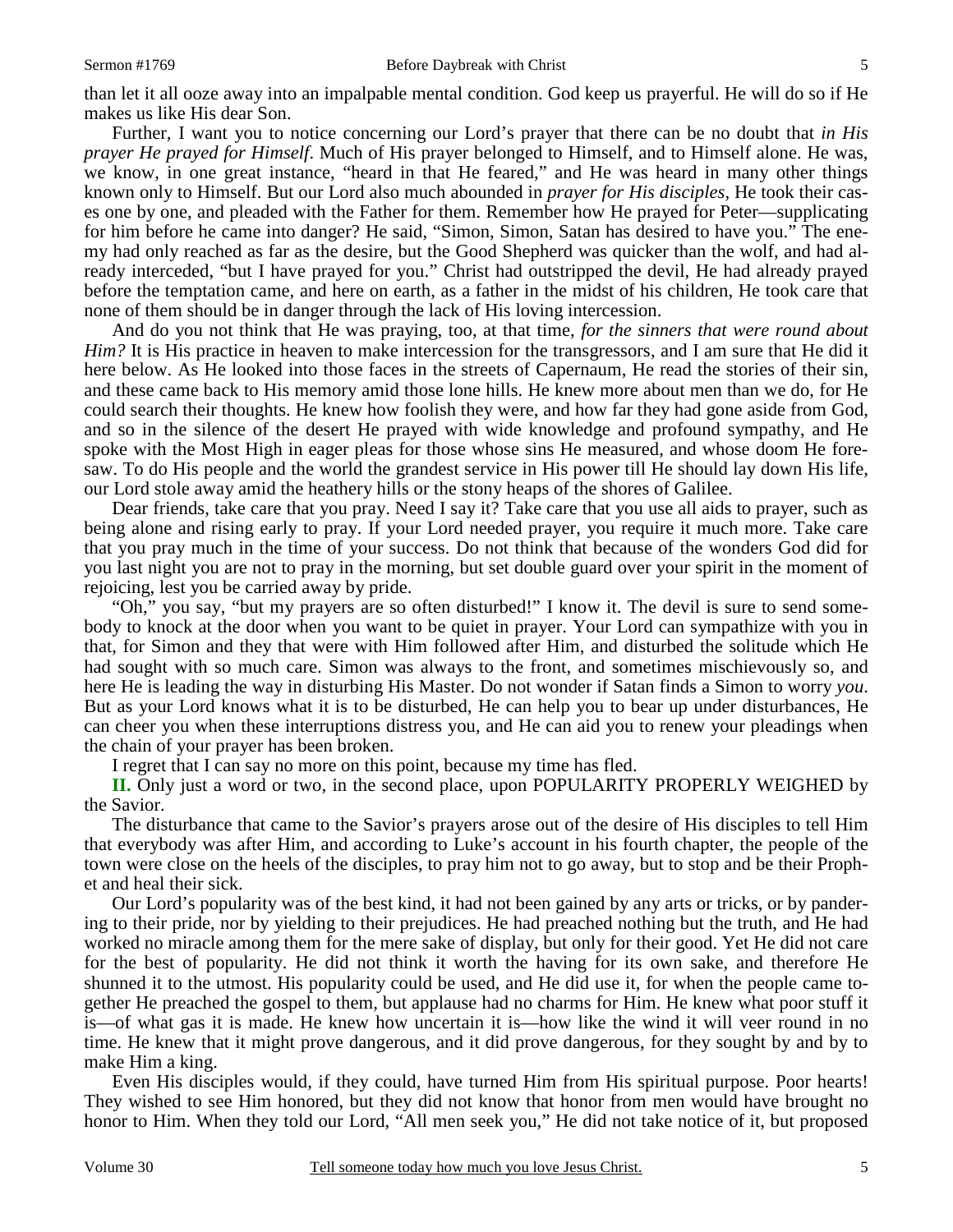to go elsewhere and preach the gospel. Oh, dear friends, if ever you succeed in Christ's kingdom, bless God for your spiritual success, but do not think much of the approbation which follows upon it. Pass it over in silence, as though you heard it not. What is human approbation? What can it do for you? "When we have done all, we are unprofitable servants." If we have done anything good no credit is due to us, but only to the Lord, whose grace has made us to be His workmanship. If the Lord Jesus Christ, who preached by His own authority and power, and who worked miracles really by His own might, yet fled away as much as He could from the applause of men, much more let each one of us do so. Oh, to walk before the Lord, and be blind and deaf to all the censures and the plaudits of the poor creatures around us! I have seen men whom God has greatly blessed, who have been highly honored by their brethren, and yet they have been cast down, and have therefore been made to lie low in their own esteem. On the other hand, I have observed others whose usefulness in the church has not appeared to anybody but themselves, and yet they have been so tall that they almost needed St. Paul's Cathedral to stand upright in, their self-esteem has been ten times taller than the esteem of their wiser brethren. Let us prefer to be found among the useful and lowly, rather than among the self-conceited and useless. God will not greatly bless us if we grow great. We may soon become too big to be used to win souls. I notice that soulwinning is generally accomplished by humble instruments. It is a delicate task, and the Lord who does it will not use those who are great, and strong, and mighty in their own esteem. When the Lord finds His servants lowly, like the Lord Jesus Christ, then they shall be used. The longer I live the more do I see that, as a rule, pride is the death of all true spiritual usefulness. As you love God, and would desire to honor Him by a useful life, put far from you the temptation to sip of the intoxicating cup of human honor. Drafts of worldly glory are not for the priests of the Most High.

 Though not in the Savior's case, yet in ours, there is a close connection between our prayers and our being kept humble before the Lord. It is remarkable how kindly our neighbors watch over our vineyards in that respect. They are all in a fraternal flutter for fear we should grow vain, it is very good of them, but we do not wish them to rob themselves for our advantage. "Ah, sir," said a good lady to me one day, "I pray for you every day that you may be kept humble!" She was a wonderfully fine-looking woman, and splendidly dressed, and therefore I replied, "Thank you much; but you remind me of a failure in my duty. I have never prayed *for you* that you might be kept humble." "Dear sir," she cried, "there is no need for such prayers, for I am not tempted to be proud." How proud she was to have attained to such a delusion! When anybody says, "I am not tempted to be proud," shrewd common sense suggests that it is time to wake up, lest the enemy get a fatal advantage over the vain spirit. When there is much prayer, abundant prayer, and drawing near to God, then the greatest success can be borne without risk. Prayer ballasts the ship, and so when God fills the sails with a prosperous wind, the vessel is not overborne.

**III.** Notice, thirdly, how our Lord put aside all the dangers of popularity by setting before us PRAC-TICAL DUTY FOLLOWED OUT.

 They said, "All men seek You." I think that most of us would have replied, "Well, then, let us go down and talk to them." But Jesus cries, "Let us go into the next towns that I may preach there also." Instead of desiring honor, He shuns it, yes, He leaves no space for it, for He occupies each hour with a new labor. *He will break up new soil;* old harvests only serve to fill the basket for new seed-sowings. He will go *to encounter other trials* as soon as the first are overcome. When He enters a place for the first time, there is opposition, and Jesus is eager to face it. For Him there remained no love of ease, no resting upon laurels already won. His nobly impatient spirit cries, "We have done something for Capernaum; let us seek fresh fields and new pastures." He will also *enlist assistance,* and awaken others to share in the Holy War. How condescendingly the Master puts it! He says, "Let *us* go." "O divine Master, all men seek *You."* And the answer is, "Let *us* go into the next towns." He lifted His poor disciples into the *us*  with Himself. Because they are through the rest of their lives, to be associated with Him in His holy work, He takes care that in the first flush of His success they shall be brought to the front in connection with Himself. They will feel how unworthy they are to be in such high fellowship, they will admire His condescension in putting them there, and they will be the more ready to go on with Him, taking their full part in evangelizing the other villages and towns.

 Our Lord is thinking of the whole business, it is all before His mind's eye, what He is to do personally, and what He is to do through each one of them. The practical duty of doing His part of the work, and using them for their part of the work, is strong upon Him. With a quick eye He sees, not what has been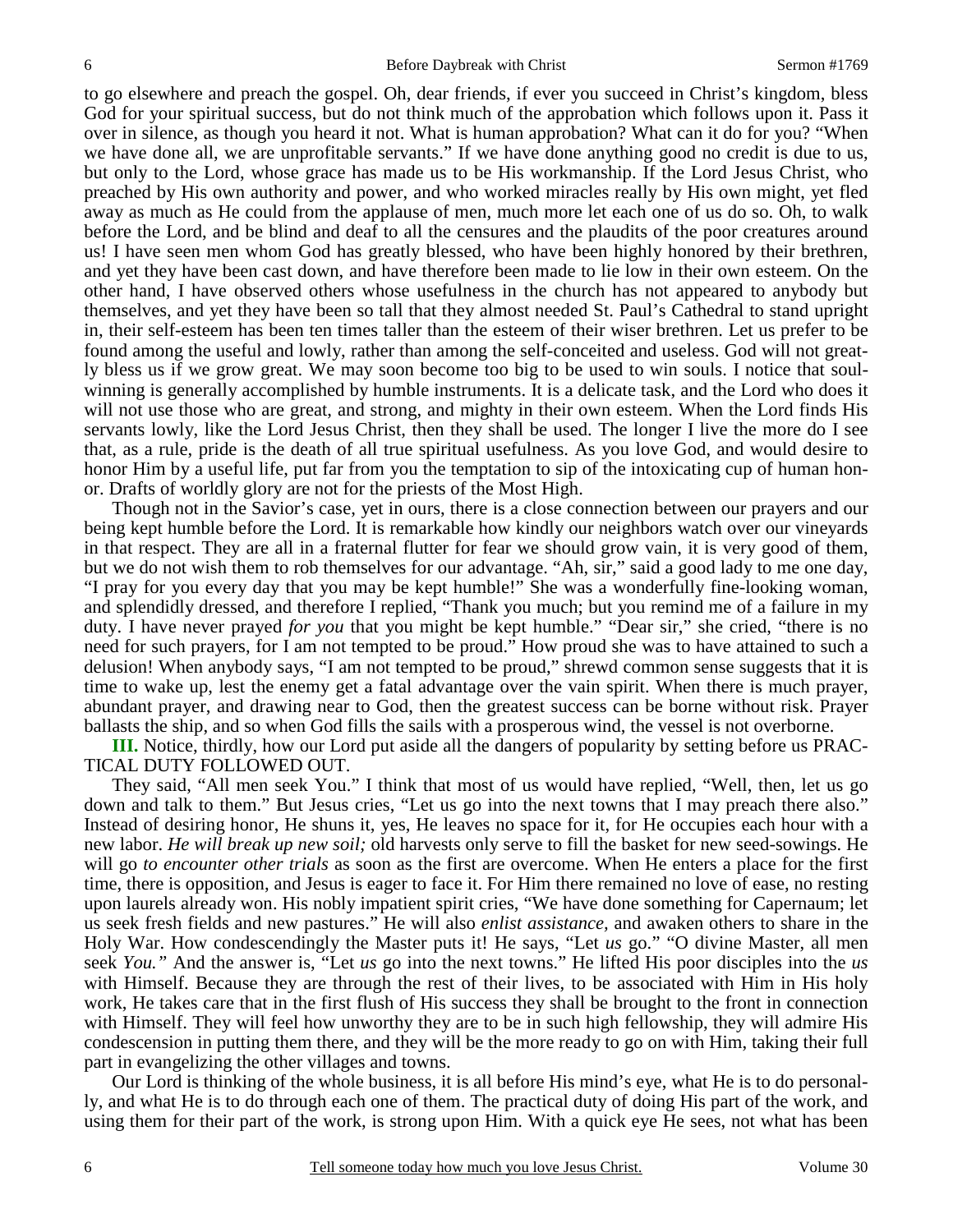done, but what is to be done; not what God has given, but what God will still give in answer to the prayers which He has prayed; and He expects that it will be so large that He will need all His followers to help Him in the process of gathering it in. So He says, "Let *us* go into the next towns." He does not say, "Let us rest and be thankful," but He obeys the secret instinct which drives Him forward to be doing more and more of good to the sons of men. He feels within His soul that imperial *must* which every now and then crops up in His story as it is told by the evangelists. He is under a necessity to do the Father's will in blessing the sons of men, and all else is as nothing to Him, "Therefore came I forth," He says. The errand for which He came forth evidently presses Him, constrains Him, impels Him, and He must go forward till all His baptism is accomplished. His uncomprehending disciples cry, "All men seek You; stay in Capernaum," but He thinks of the myriads who do *not* seek Him, but need Him more than those who do. Let His zeal for the unseeking multitudes inflame our hearts, and let us in enthusiastic chorus sing concerning the lost sheep—

> *"O, come, let us go and find them! In the paths of death they roam; At the close of the day it will be sweet to say, 'I have brought some lost one home.'"*

Jesus seemed to say, "Come with Me, and I will lead the way, for therefore am I sent, that all over Galilee and Judea I may wander after wandering souls, and give them health of body and salvation of spirit." This absorption in His life-purpose is one great evidence and accompaniment of our Lord's perfect spiritual sanity. He could not repose in work done, for the work which remained drove Him always onward. I say not that the Master could possibly have gloried; He never did glory—never would have gloried with any sinful pride, but in your case and mine the way to keep from ever glorying in what we have done is to think of what we have yet to do—

#### *"Forget the steps already trod, And onward urge your way."*

You know what the general said when one of his officers rode up and cried, "Sir, we have taken a standard!" "Take another," he cried. Another officer salutes him, and exclaims, "Sir, we have taken two guns." "Take two more," was the only reply. This way lies the reward of holy service—you have done much, you shall do more. Have you won a soul? Win another. Did you bring fifty to Christ? Bring fifty more. If you have been faithful in little, you shall be entrusted with much. What is all we have accomplished compared with the necessities of this immeasurable city, compared with the needs of our nation, compared with the desolated condition of the world? Brethren, in the hour of success resolve on wider labor. Go forward. Press on. Go to other cities. Attempt other methods of service, for therefore came you forth from God.

**IV.** Now I must close—compelled to do so by the incessant ticking of the clock—when I have noticed how the Lord Jesus Christ in all things makes us see PREACHING PUT TO THE FRONT, for He says, "Let us go into the next towns, *that I may preach* there also: for therefore came I forth." It is refreshing to hear preaching spoken of without a sneer. "The Pulpit is a worn-out piece of furniture," so they say. Printers have quite annihilated preachers; the few of us who survive may as well go home to our beds. Well, I am not going to speak of any excellence in preachers, or stand up for my brethren as though we were the wisest of all men. Suppose I confess that we are a set of fools? This is nothing remarkable, we have always been so. But it still remains written in Scripture, "It pleased God by the foolishness of preaching to save them that believe." Such is our folly that we are fools enough to go on preaching after our critics have decided that we belong to the dead past. Notwithstanding all that the wise men tell us about our day being over, we shall keep to our marching orders, "Go you into the entire world, and preach!" In that day when stock shall be taken of results and judgment shall be according to equity, it will be found that the preachers of the gospel have, after all, with all their imperfections, been the great instruments in the hands of God for bringing in His people to eternal salvation. The people are supposed to read books in these times of the School Board, and therefore they do not need living speech. We are glad that the people should read, and much of what they read which is best worth reading was first heard from the pulpit. We know of no rivalry between the printed word and the preached word, it is often the same thing. But I reckon that the most of you who have been converted to God, will say that it was not what you read, but what you heard which was used of the Holy Spirit for your conversion. When heart speaks to heart with accents of emotion, it is somehow different from the paper. Some breth